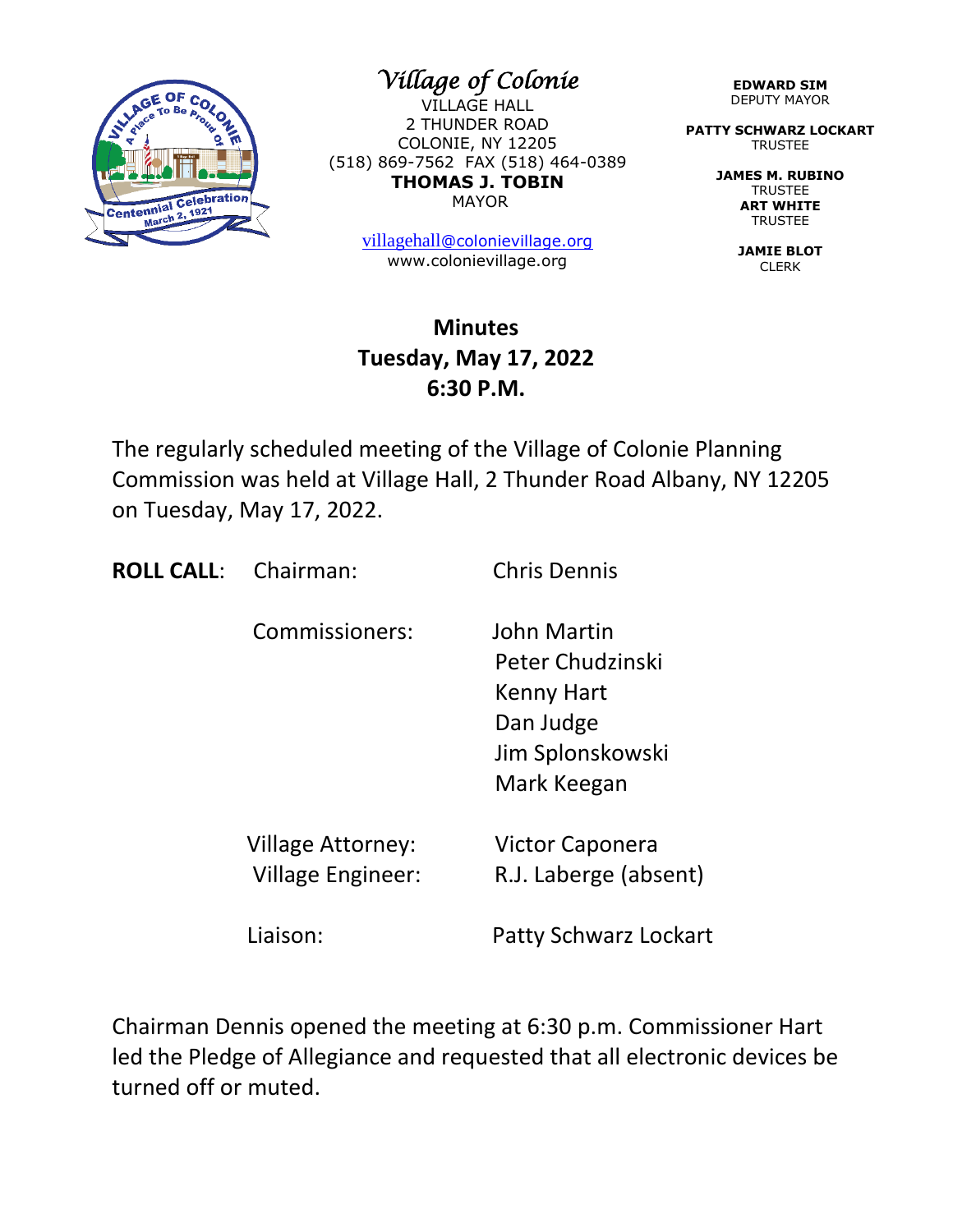The Commission reviewed the regular meeting minutes from May 3, 2022. Commissioner Martin made a motion to approve the minutes as amended. Commissioner Hart seconded the motion.

**VOTE**: unanimous to approve the May 3, 2022, meeting minutes as amended.

# **Change of Occupancy 134 Lincoln Ave. Suite 2 Big and Small Dog Care**

Initially Ms. Corinna Testo, applicant was not present. Mr. Clark did not attend. Commissioner Martin stated that Village Engineer Laberge had stated that this application would need to go before the Zoning Board for a use variance due to the business being considered a kennel. Attorney Caponera stated a use variance will be hard to obtain based on the use variance requirements. Attorney Caponera read Code 242- 11, Section C regarding what a kennel is. Attorney Caponera stated that someone would need to determine "what housing means". Attorney Caponera stated that zoning would need to determine the definition of housing. The motion to deny had been made and the Commission had moved on to other business when Ms. Testo arrived. Chairman Dennis explained to Ms. Testo why the application had been denied. Ms. Testo stated that Mr. Clark will not go to the Zoning Board for a variance. She thanked the commission for their time and consideration. Ms. Testo stated that she would evaluate her options going forward and hoped to resolve the issue in the near future.

Commissioner Martin made a motion to deny the application based on Code 242-11, Section C which defines a kennel as having four or more dogs boarding in a location which is not allowed in this commercial zone. Commissioner Chudzinski seconded the motion.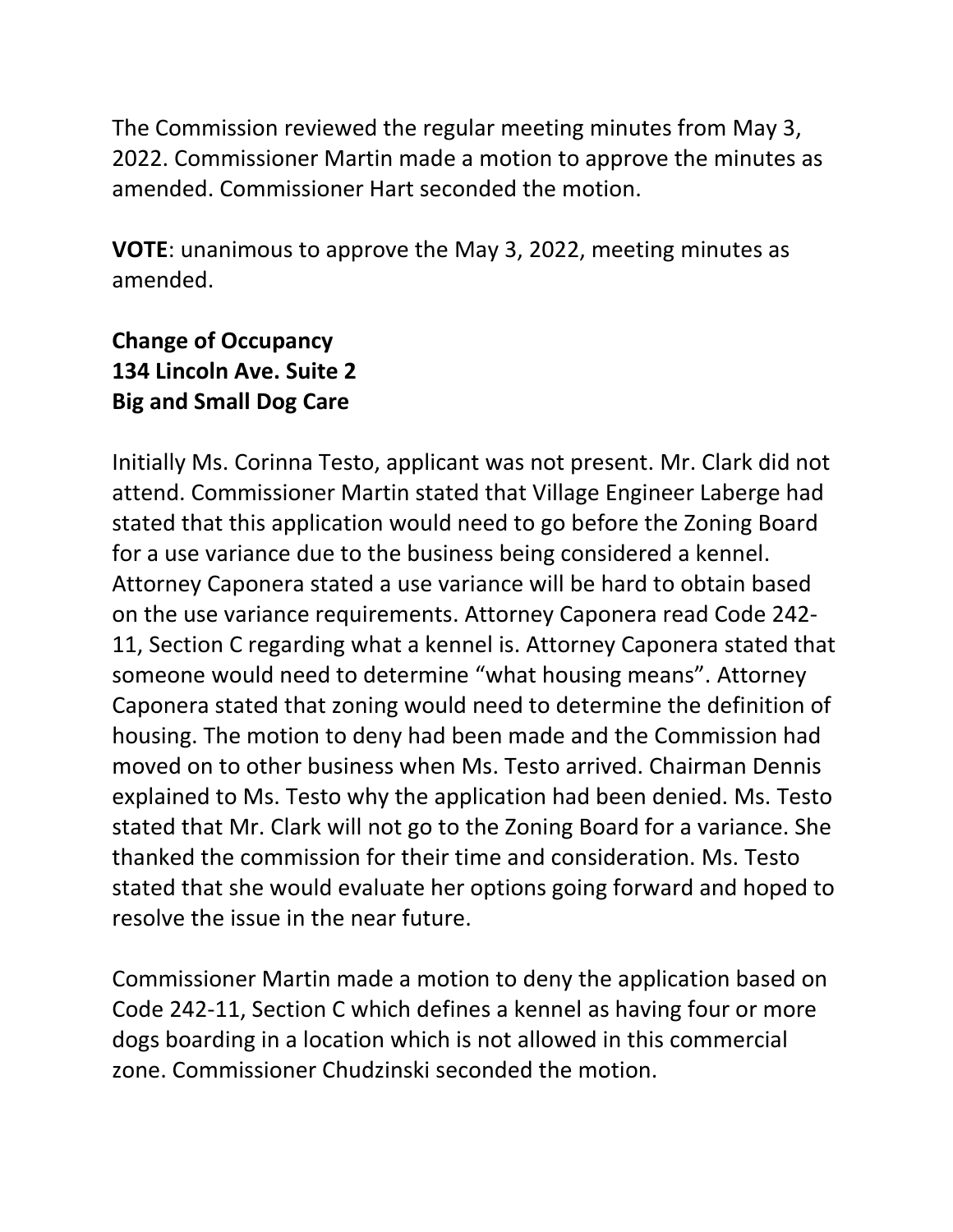**VOTE**: Unanimous to deny the application as submitted.

# **AT&T/Cingular Wireless Tower Upgrade 1762 Central Ave.**

Village Engineer Laberge in an email asked about the relative size of the existing versus the proposed panel size. Information regarding the size of the panels was provided to the commission from an email received from AT&T. It was determined that the new equipment would be smaller than what is currently there.

Commissioner Martin made a motion to approve the AT&T/Cingular Wireless tower upgrade at 1762 Central Ave. Commissioner Hart seconded the motion.

**Vote**: Unanimous to approve.

## **Discussion Fidens Brewing Company**:

The new Change of Occupancy Application for 10 Walker Way that had been received and handed to all Commission members at the last meeting as well as the Site Plan Amendment submitted for 10 & 12 Walker Way were reviewed by the commission. The plans from Advance Engineering match the submission by Mr. Clark. The numbers regarding parking are current for what Fidens is applying for. The tasting room has been removed in the current application. Fidens has responded to letters received from Village Engineer Laberge. There are still questions regarding the Brewery storage area, retail area and hours of operation. Village Engineer Laberge will send a letter to Fidens, the applicant, identifying the remaining concerns they will need to address when they appear before the Commission. Fidens requested they be placed on the agenda for the June 7, 2022, Planning Commission meeting.